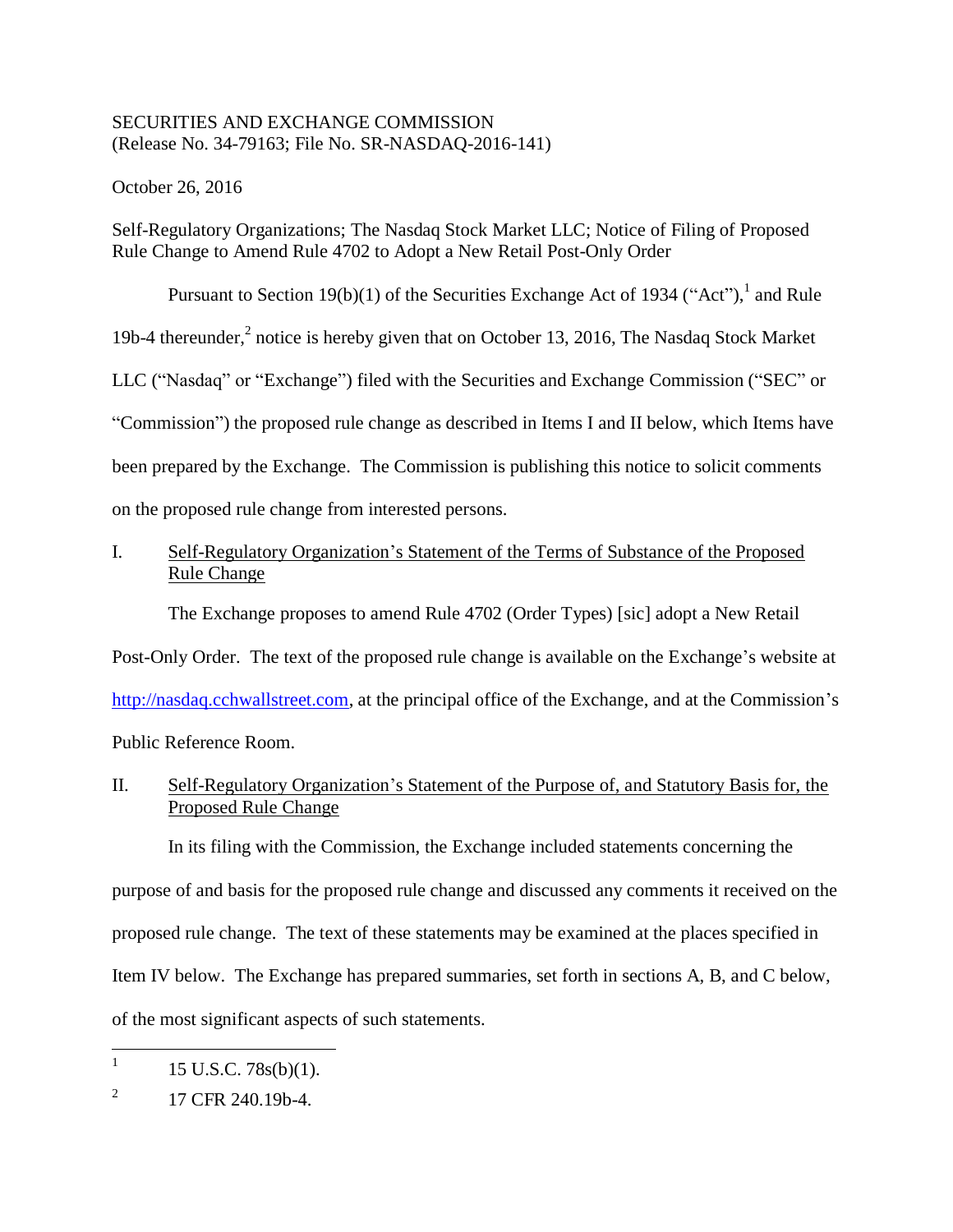## A. Self-Regulatory Organization's Statement of the Purpose of, and Statutory Basis for, the Proposed Rule Change

1. Purpose

The purpose of this filing is to amend Rule 4702 (Order Types) to adopt a new Retail Post-Only Order type. Although based on the Post-Only Order, the Retail Post-Only Order differs from the Post-Only Order in two ways. First, the Retail Post-Only Order can only be used in connection with orders sent on behalf of retail customers, whereas a Post-Only Order is available for use by any market participant. Second, if a Retail Post Only Order would remove liquidity or if posting the order would require an adjustment to the price of the order for any reason, the order will be cancelled. In contrast, a Post-Only Order is designed to have its price adjusted as needed, for example, in order to avoid locking or crossing a Protected Quotation. With the Retail Post-Only Order, Nasdaq is providing firms with another way of managing their retail customer order flow. Currently, if a firm does not want a retail customer order to remove liquidity from the Exchange upon entry, the firm can select the RTFY routing option, which routes the order to destinations in the System routing table instead of immediately removing liquidity from the Exchange order book.<sup>3</sup> Some firms, however, prefer to use their own routing infrastructure in seeking execution of a customer order rather than allowing that order to remove liquidity from the Exchange upon entry or instructing the Exchange to make a routing determination. In cancelling the order for any reason instead of adjusting its price, the Retail Post-Only Order will therefore provide firms with an alternative for handing [sic] retail customer orders.

 $\frac{1}{3}$ See Nasdaq Rule 4738(a)(1)(A)(v)(b); see also Securities Exchange Act Release No. 76718 (December 21, 2015), 80 FR 80847 (December 28, 2015) (SR-NASDAQ-2015- 112).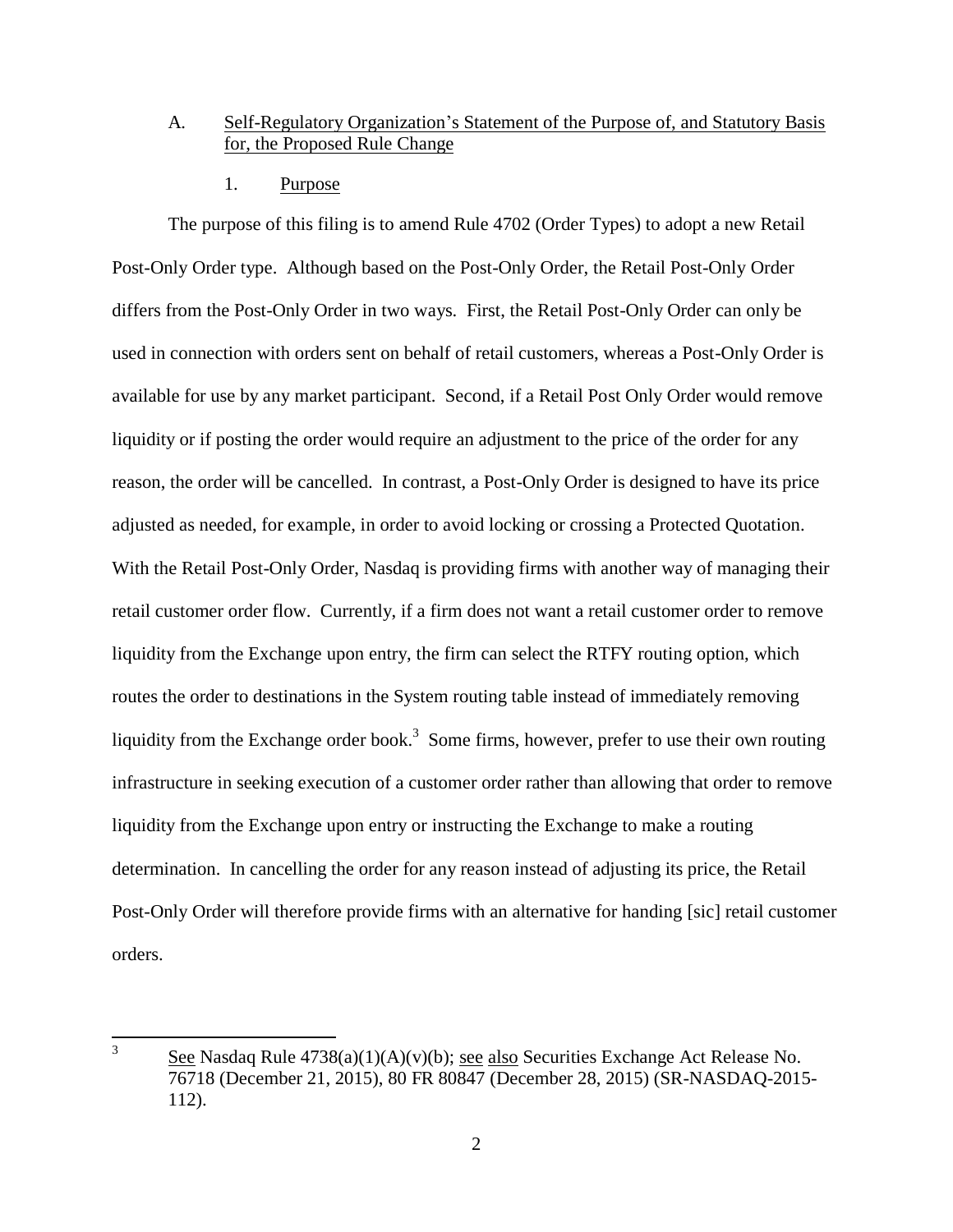As noted above, the first key feature of the Retail Post-Only Order is that it is designed for use by retail customers. Accordingly, a Retail Post-Only Order must meet the criteria of a Designated Retail Order, as defined in Rule 7018, in addition to the criteria set forth in Rule  $4702(b)(14).$ <sup>4</sup> Nasdaq believes that defining a retail customer by reference to Rule 7018 is appropriate because this definition is already used in connection with other Nasdaq programs and fees, including the RTFY routing option, and defining a retail customer by reference to Rule 7018 will therefore keep the concept of "retail" – either as applied to a type of order or to a type of customer – consistent across the Exchange. Nasdaq is offering this Order to retail customers because it will provide firms that handle retail customer order flow with an alternative to the methods of handling retail order flow that currently exist on the Exchange.<sup>5</sup> By offering firms that handle retail order flow an additional choice, Nasdaq believes that the proposal could stimulate competition by attracting additional retail customer order flow to the Exchange.

The second key feature of the Retail Post-Only Order is that it will cancel if the price of the Order would otherwise adjust for any reason. Rule 4702(b)(14) therefore states that when a

 $\overline{4}$ Rule 7018 provides that a Designated Retail Order is "an agency or riskless principal order that meets the criteria of FINRA Rule 5320.03 and that originates from a natural person and is submitted to Nasdaq by a member that designates it pursuant to this rule, provided that no change is made to the terms of the order with respect to price or side of market and the order does not originate from a trading algorithm or any other computerized methodology. An order from a 'natural person' can include orders on behalf of accounts that are held in a corporate legal form -- such as an Individual Retirement Account, Corporation, or a Limited Liability Company -- that has been established for the benefit of an individual or group of related family members, provided that the order is submitted by an individual. Members must submit a signed written attestation, in a form prescribed by Nasdaq, that they have implemented policies and procedures that are reasonably designed to ensure that substantially all orders designated by the member as 'Designated Retail Orders' comply with these requirements. Orders may be designated on an order-by-order basis, or by designating all orders on a particular order entry port as Designated Retail Orders."

<sup>&</sup>lt;sup>5</sup> As noted above, there are various options a member may currently use to efficiently manage its order flow, such as utilizing the RTFY routing option or allowing that order to have its price adjusted and potentially remove liquidity.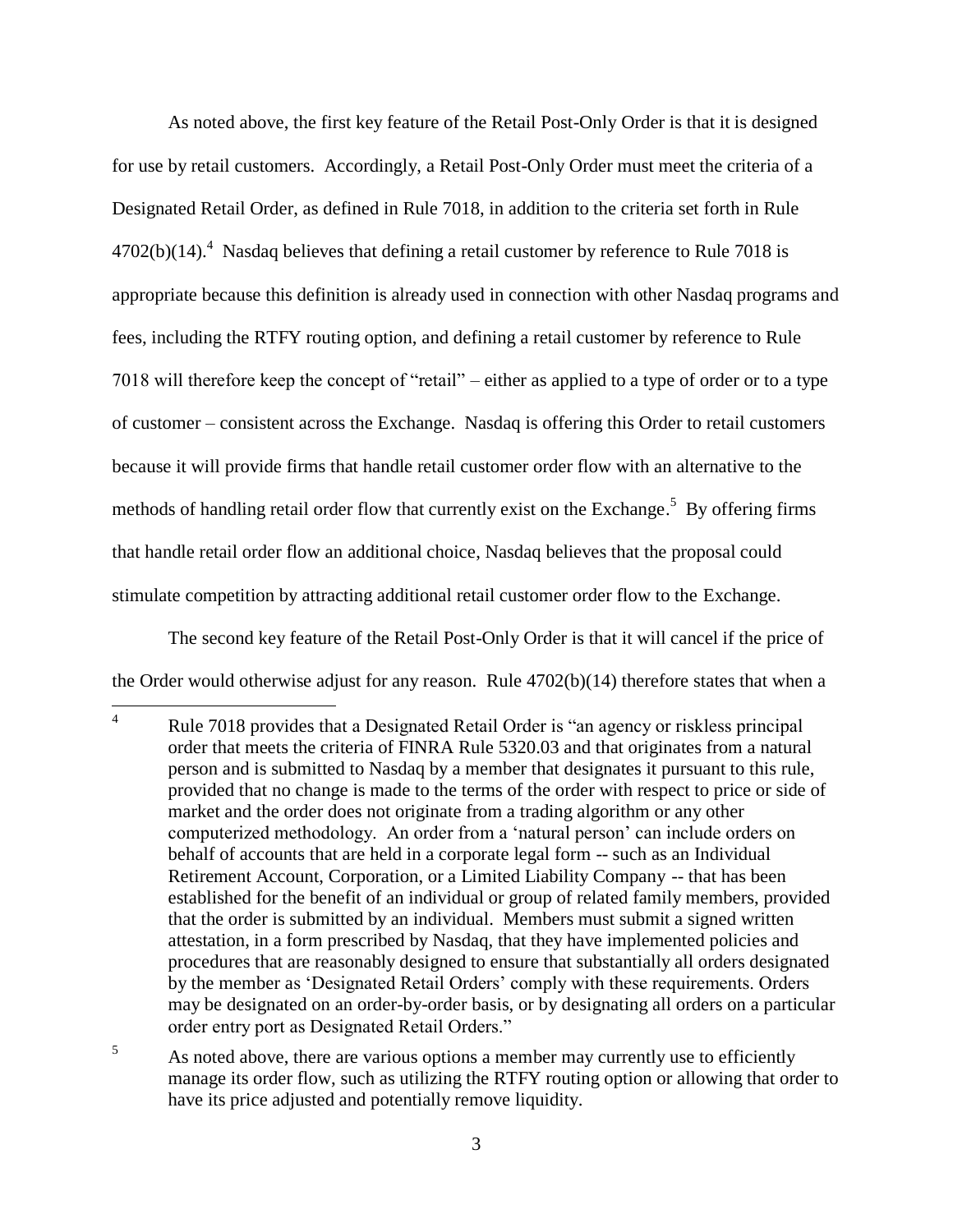new Retail Post-Only order is received, it will attempt to post on the Exchange Book. A Retail Post-Only order that cannot post to the Nasdaq Book at its limit price without having its price adjusted or removing liquidity will be cancelled.<sup>6</sup>

The Retail Post-Only Order is based on the Post-Only Order, and will therefore share most of the attributes of a Post-Only Order.<sup>7</sup> For example, a Retail Post-Only Order may be entered with reserve size. As with the Post-Only Order, a Retail Post-Only Order may be entered in any whole share size between one share and 999,999 shares. Orders for fractional shares are not permitted.

With respect to Time-in-Force (the period of time that the Nasdaq Market Center will hold the Order for potential execution), the Retail Post-Only Order may be entered with all times permitted by Time-in-Force;<sup>8</sup> however, a Retail Post-Only Order that is entered as "Immediate or

<sup>8</sup> Under Rule 4703(a), Participants specify an Order's Time-in-Force by designating a time at which the Order will become active and a time at which the Order will cease to be active. The available times for activating Orders are (1) time of the Order's receipt by the Nasdaq Market Center; (2) the Nasdaq Opening Cross (or 9:30 a.m. ET in the case of a security for which no Nasdaq Opening Cross occurs); (3) Market Hours, beginning after the completion of the Nasdaq Opening Cross (or at 9:30 a.m. ET in the case of a security for which no Nasdaq Opening Cross occurs); (4) the Nasdaq Closing Cross (or the end of Market Hours in the case of a security for which no Nasdaq Closing Cross occurs); (5) 8:00 a.m. ET, in the case of an Order using the SCAN or RTFY routing strategy that is entered prior to 8:00 a.m. ET; (6) the beginning of the Display-Only Period, in the case of a security that is the subject of a trading halt and for which trading will resume pursuant

<sup>6</sup> An order may have its price adjusted, for example, to satisfy a regulatory obligation, such as the prohibition under Regulation NMS against locking or crossing a Protected Quotation. See 17 CFR 242.610(d). Another scenario where the price of an order may have to be adjusted for purposes of regulatory compliance is Rule 201 of Regulation SHO, which requires trading centers to establish, maintain, and enforce written policies and procedures reasonably designed to prevent the execution or display of a short sale order at a price at or below the current National Best Bid under certain circumstances. See 17 CFR 242.201.

<sup>&</sup>lt;sup>7</sup> As defined in Rule 4703, the potential attributes that may apply to an order are (1) timein-force; (2) size; (3) price; (4) pegging; (5) minimum quantity; (6) routing; (7) discretion; (8) reserve size; (9) attribution; (10) Intermarket Sweep Order; (11) display; and (12) participation in the Nasdaq Opening Cross or the Nasdaq Closing Cross.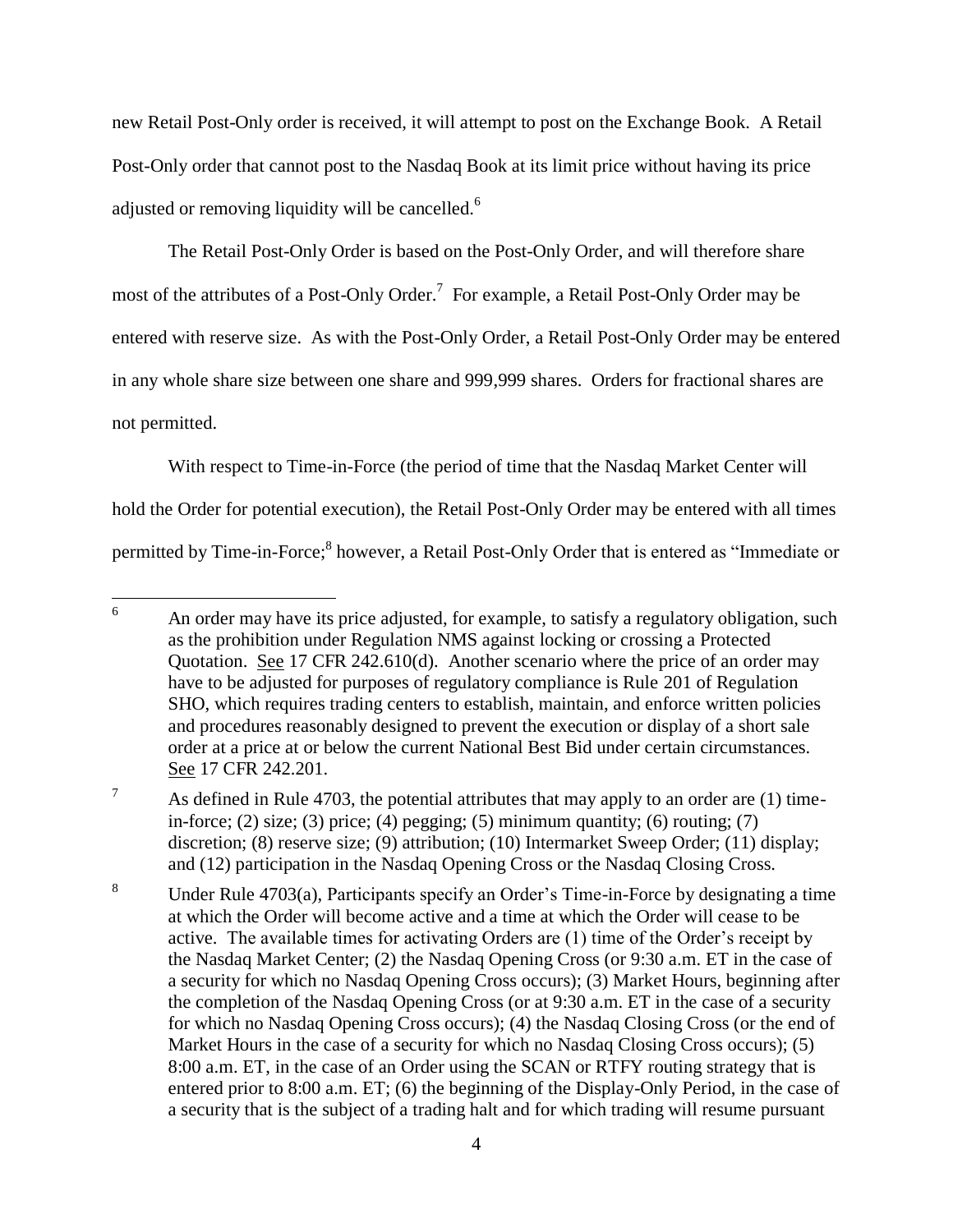Cancel" will be canceled (because an Immediate or Cancel order is incapable of posting to the Nasdaq Book).

Unlike the Post-Only Order, Retail Post-Only Orders cannot be designated as Intermarket Sweep Orders ("ISO"). The purpose of the Order is to allow firms to utilize their own routing infrastructure in deciding how to execute a retail customer order. Retail Post Only orders will therefore not route and have no routing strategies used in conjunction with the order, and will also not support the ISO attribute. Unlike the Post-Only Order, the Retail Post-Only Order will also not utilize the "display" attribute, since a Retail Post-Only Order may be either displayed or non-displayed.

As with Post-Only Orders, Retail Post-Only Orders will support attribution, which permits a Participant to designate that the price and size of the Order will be displayed next to the Participant's MPID in market data disseminated by Nasdaq. A Retail Post-Only order may also participate in the Nasdaq Opening Cross and/or the Nasdaq Closing Cross.

As with Post-Only Orders, Retail Post Only Orders will not support pegging (the attribute by which the price of the Order is automatically set with reference to the National Best Bid or Offer), since the purpose of this Order is to cancel if the price of the Order needs to be adjusted. For the same reason, Retail Post Only Orders will also not support discretion (where an order has a non-displayed discretionary price range within which the entering Participant is willing to trade).

The Retail Post-Only Order will be available for entry through Nasdaq's RASH, FIX and QIX order entry protocols. Nasdaq notes that almost all Designated Retail Orders received by the Exchange are entered through the RASH and FIX protocols. A user may also enter a Retail

 $\overline{a}$ 

to a halt cross; and (7) the resumption of trading, in the case of a security that is the subject of a trading halt and for which trading resumes without a halt cross.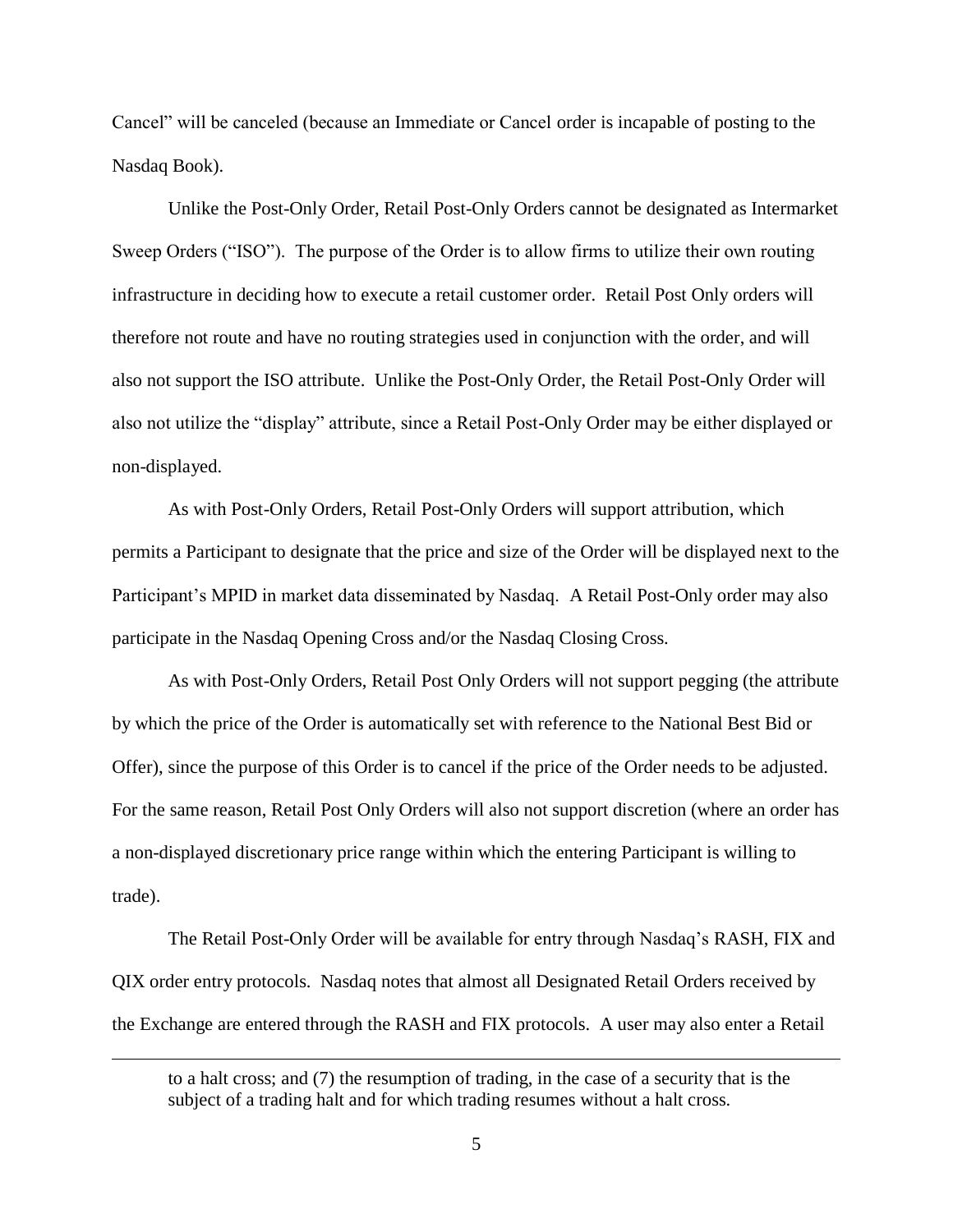Post-Only Order during Pre-Market and Post-Market Hours.<sup>9</sup> During these times, a Retail Post-Only Order will be processed in a manner identical to Market Hours.

### 2. Statutory Basis

The Exchange believes that its proposal is consistent with Section  $6(b)$  of the Act,<sup>10</sup> in general, and furthers the objectives of Section  $6(b)(5)$  of the Act,<sup>11</sup> in particular, in that it is designed to promote just and equitable principles of trade, to remove impediments to and perfect the mechanism of a free and open market and a national market system, and, in general to protect investors and the public interest. The Exchange believes that this proposal is consistent with the Act because it will add a new functionality (cancelling an order for any reason instead of adjusting its price) that is not currently available on the Exchange. The Exchange believes that this new functionality is consistent with the Act because it will allow firms that use this Order to utilize their own routing infrastructure in determining how to execute a retail customer order, which will facilitate the efficient execution of those orders. Nasdaq believes that it is reasonable to offer this Order to retail customers only, as this Order will provide firms that handle retail customer orders with an alternative to the functionality for handling retail order flow that currently exists on the Exchange. The Exchange also notes that it already offers functionalities that are tailored to retail customer order flow, such as the RTFY routing option. In offering firms that handle retail customer orders an alternative to the functionality that currently exists on

<sup>—&</sup>lt;br>9 The term "Market Hours" means the period of time beginning at 9:30 a.m. ET and ending at 4:00 p.m. ET (or such earlier time as may be designated by Nasdaq on a day when Nasdaq closes early). The term "Pre-Market Hours" means the period of time beginning at 4:00 a.m. ET and ending immediately prior to the commencement of Market Hours. The term "Post-Market Hours" means the period of time beginning immediately after the end of Market Hours and ending at 8:00 p.m. ET. See Rule 4701(g).

 $10$  15 U.S.C. 78f(b).

 $11$  15 U.S.C. 78f(b)(5).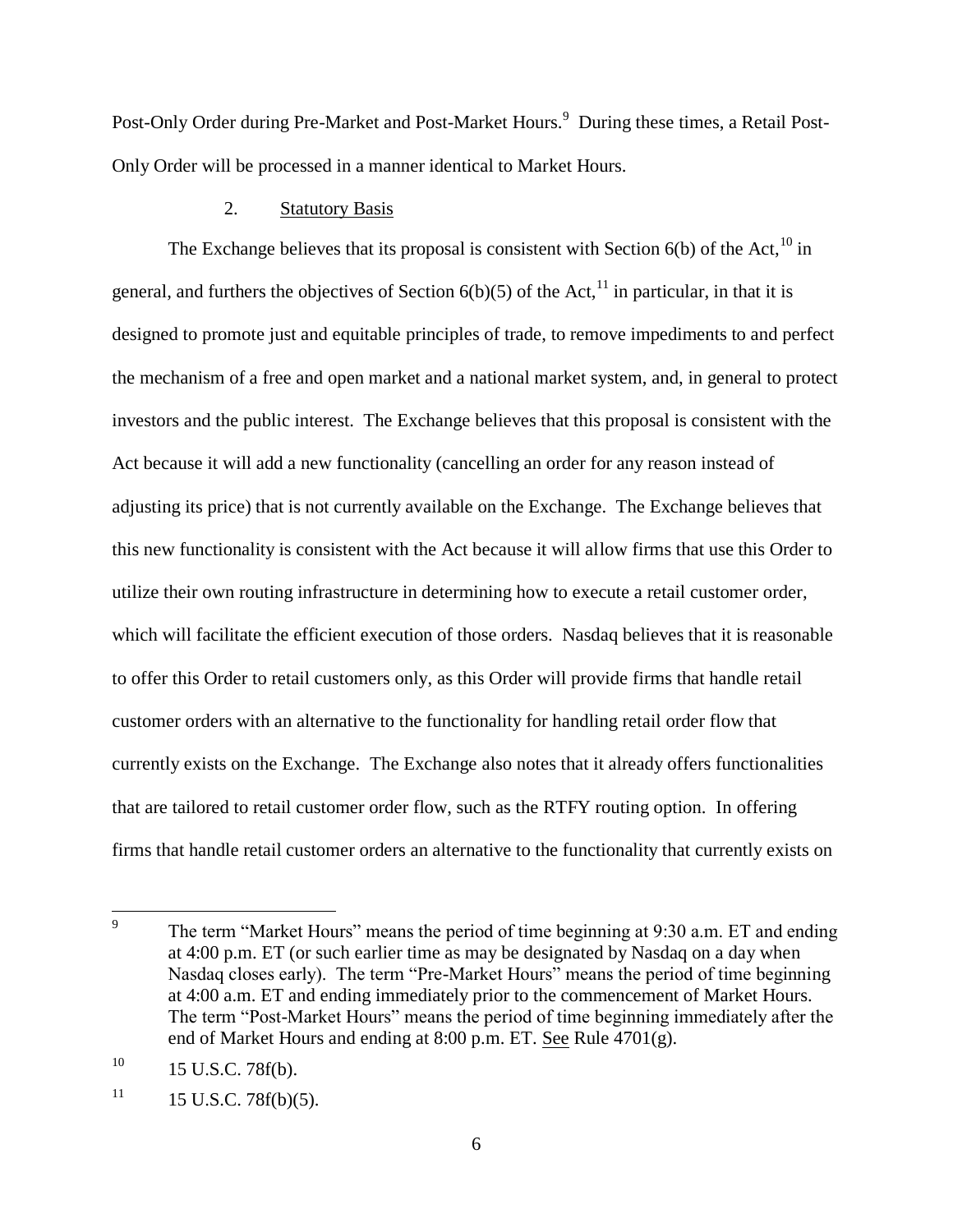Nasdaq for retail customer orders, the Exchange believes that it may attract additional retail customer order flow to the Exchange, which would increase the diversity of order flow on the Exchange and enhance the Exchange's market quality.

Nasdaq believes that the attributes of the Retail Post-Only Order are also consistent with the Act. Nasdaq notes that some of the Order's attributes, such as size and attribution, are the same as the attributes of the Post-Only Order, upon which the Retail Post-Only Order is based. Nasdaq also notes that the Order's attributes reflect the functionality of the Retail Post-Only Order. For example, pegging will not be offered as an order attribute, given that the purpose of the Order is to cancel rather than have its price adjusted.

## B. Self-Regulatory Organization's Statement on Burden on Competition

The Exchange does not believe that the proposed rule change will impose any burden on competition not necessary or appropriate in furtherance of the purposes of the Act. The Retail Post-Only Order is an optional order type that will be available for entry through Nasdaq's order entry protocols that are most commonly used to submit retail customer orders. The Retail Post-Only Order will provide retail customers with an order type and a resulting functionality that is not currently available on the Exchange. Although the Retail Post-Only Order will be offered to retail customers only, Nasdaq believes that this does not impose a burden on competition that is not necessary or appropriate. In providing an alternative to the Exchange's current methods of handling retail customer orders, Nasdaq believes that the proposal could stimulate competition by attracting additional retail customer order flow to the Exchange, which would increase the diversity of order flow on the Exchange and enhance the Exchange's market quality.

C. Self-Regulatory Organization's Statement on Comments on the Proposed Rule Change Received from Members, Participants, or Others

No written comments were either solicited or received.

7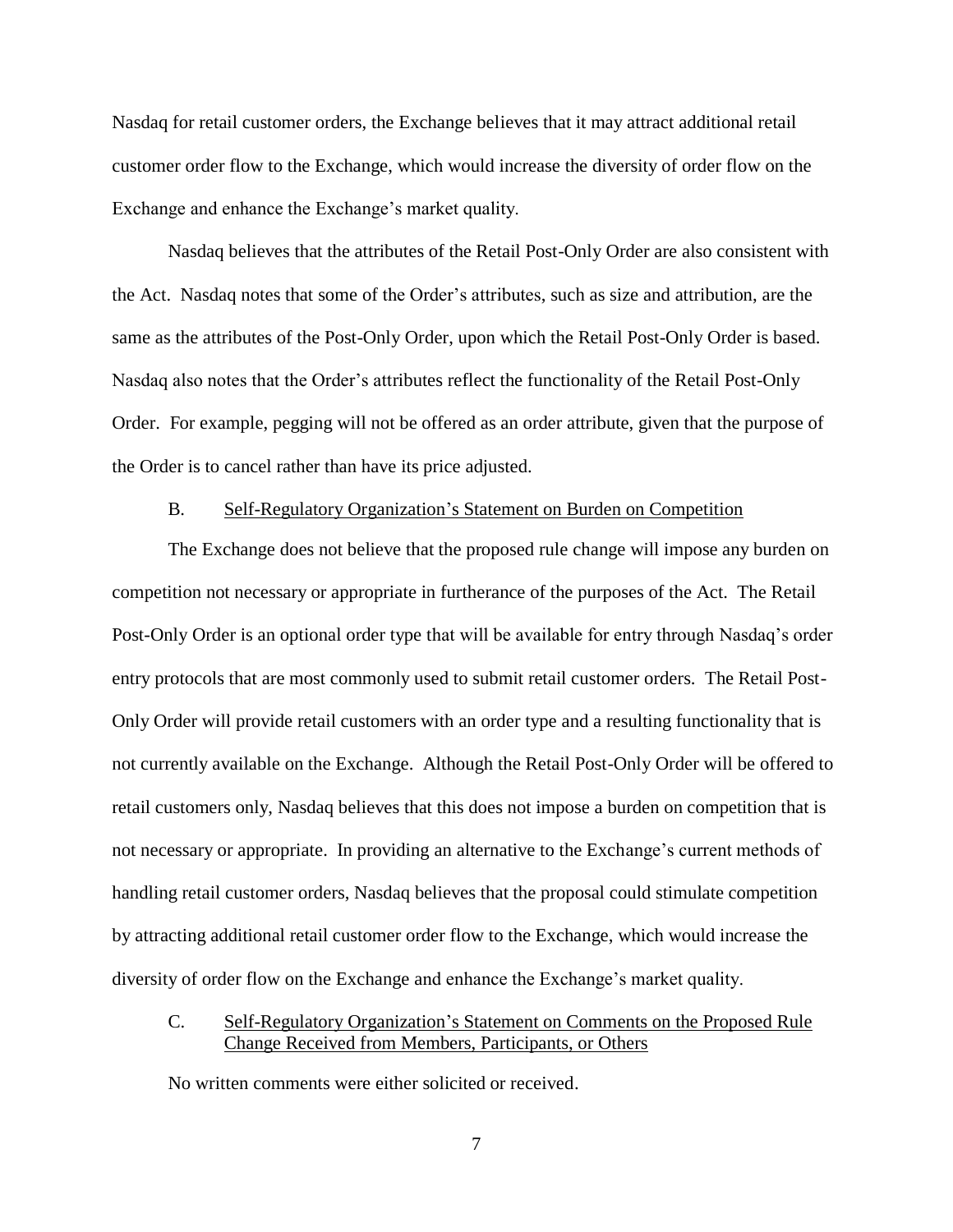#### III. Date of Effectiveness of the Proposed Rule Change and Timing for Commission Action

Within 45 days of the date of publication of this notice in the Federal Register or within such longer period up to 90 days (i) as the Commission may designate if it finds such longer period to be appropriate and publishes its reasons for so finding or (ii) as to which the selfregulatory organization consents, the Commission will:

A. by order approve or disapprove such proposed rule change, or

B. institute proceedings to determine whether the proposed rule change should be disapproved.

#### IV. Solicitation of Comments

Interested persons are invited to submit written data, views, and arguments concerning the foregoing, including whether the proposed rule change is consistent with the Act. Comments may be submitted by any of the following methods:

#### Electronic comments:

- Use the Commission's Internet comment form (http://www.sec.gov/rules/sro.shtml); or
- Send an e-mail to rule-comments@sec.gov. Please include File Number SR-NASDAQ-2016-141 on the subject line.

#### Paper comments:

• Send paper comments in triplicate to Brent J. Fields, Secretary, Securities and Exchange Commission, 100 F Street, NE, Washington, DC 20549-1090.

All submissions should refer to File Number SR-NASDAQ-2016-141. This file number should be included on the subject line if e-mail is used. To help the Commission process and review your comments more efficiently, please use only one method. The Commission will post all comments on the Commission's Internet website (http://www.sec.gov/rules/sro.shtml). Copies of the submission, all subsequent amendments, all written statements with respect to the